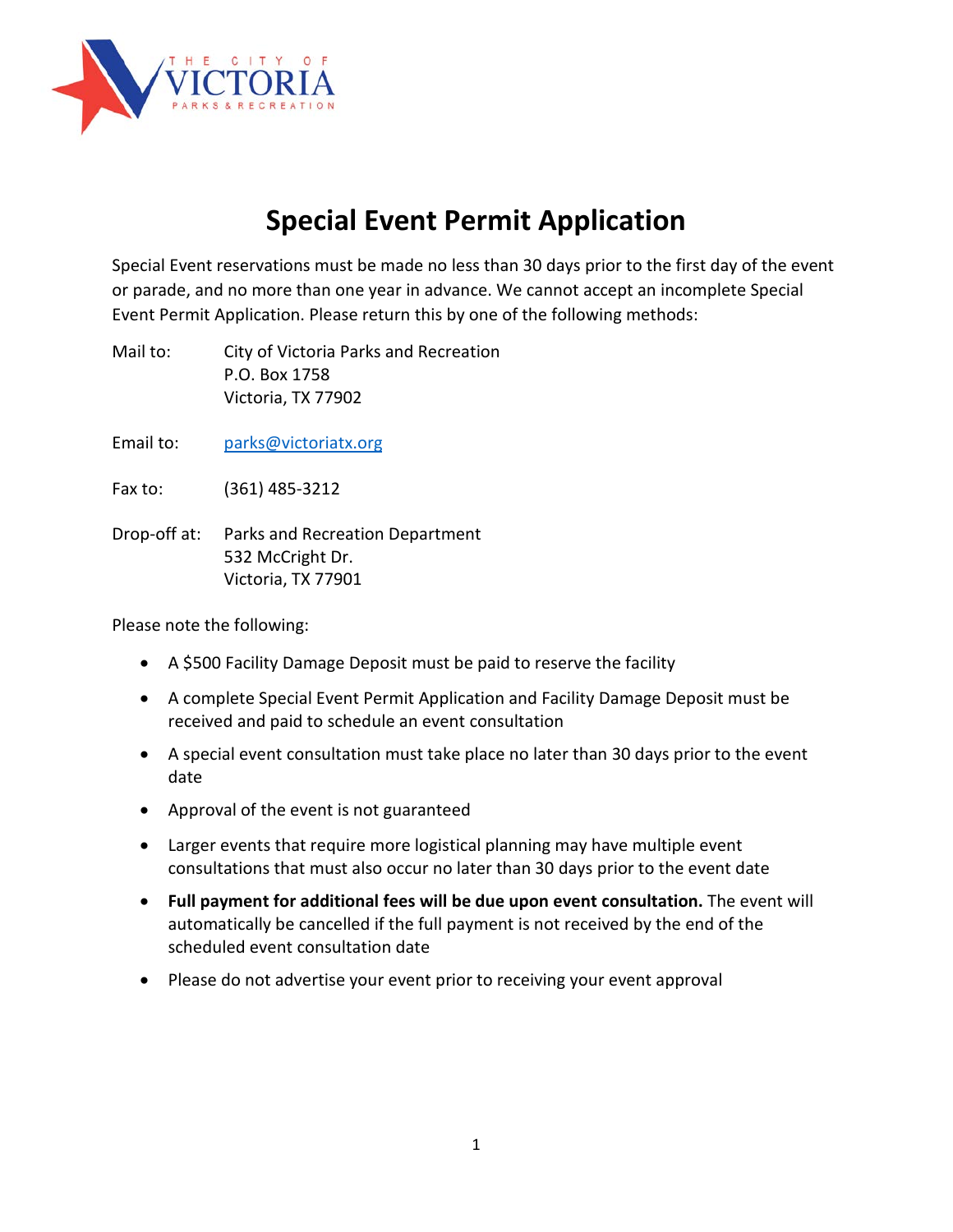## **City of Victoria Parks and Recreation Special Event Checklist**

| Today's Date: _________________                                                                                           |
|---------------------------------------------------------------------------------------------------------------------------|
|                                                                                                                           |
| Event Coordinator: __________________________________Day Phone: ________________________Night Phone: _______________      |
| Secondary Contact: __________________________________ Day Phone: _______________________Night Phone: _______________      |
|                                                                                                                           |
|                                                                                                                           |
|                                                                                                                           |
|                                                                                                                           |
| □ Other_____________________                                                                                              |
| *The parking lot adjacent to Special Events Area 1 is reserved for public parking during the months of February - August. |
|                                                                                                                           |
|                                                                                                                           |
| Describe your event below. Be sure to include the purpose of the event and other planned activities.                      |
|                                                                                                                           |
|                                                                                                                           |
|                                                                                                                           |
|                                                                                                                           |
|                                                                                                                           |
|                                                                                                                           |
|                                                                                                                           |
|                                                                                                                           |

## **Please check Yes or No to indicate item/permit needed OR initial that a listed rule or regulation has been reviewed.**

Please note that this is not an all-inclusive list of permits, rules, and regulations. The items listed below are intended to help you review aspects of your event in order to be more prepared.

| N. | Park Vendor Permit - This permit is for vending of any kind on park property. Permission must be  |
|----|---------------------------------------------------------------------------------------------------|
|    | granted by the Parks and Recreation Director or his/her designee prior to receiving the Itinerant |
|    | Vendor permit from the City Secretary's office located at 105 W. Juan Linn St.                    |
|    | You will need a Sales Tax number for any and all sales done at your event. This Sales Tax Permit  |
|    | Application can be applied for online with the Texas Comptroller at comptroller texas gov.        |
|    |                                                                                                   |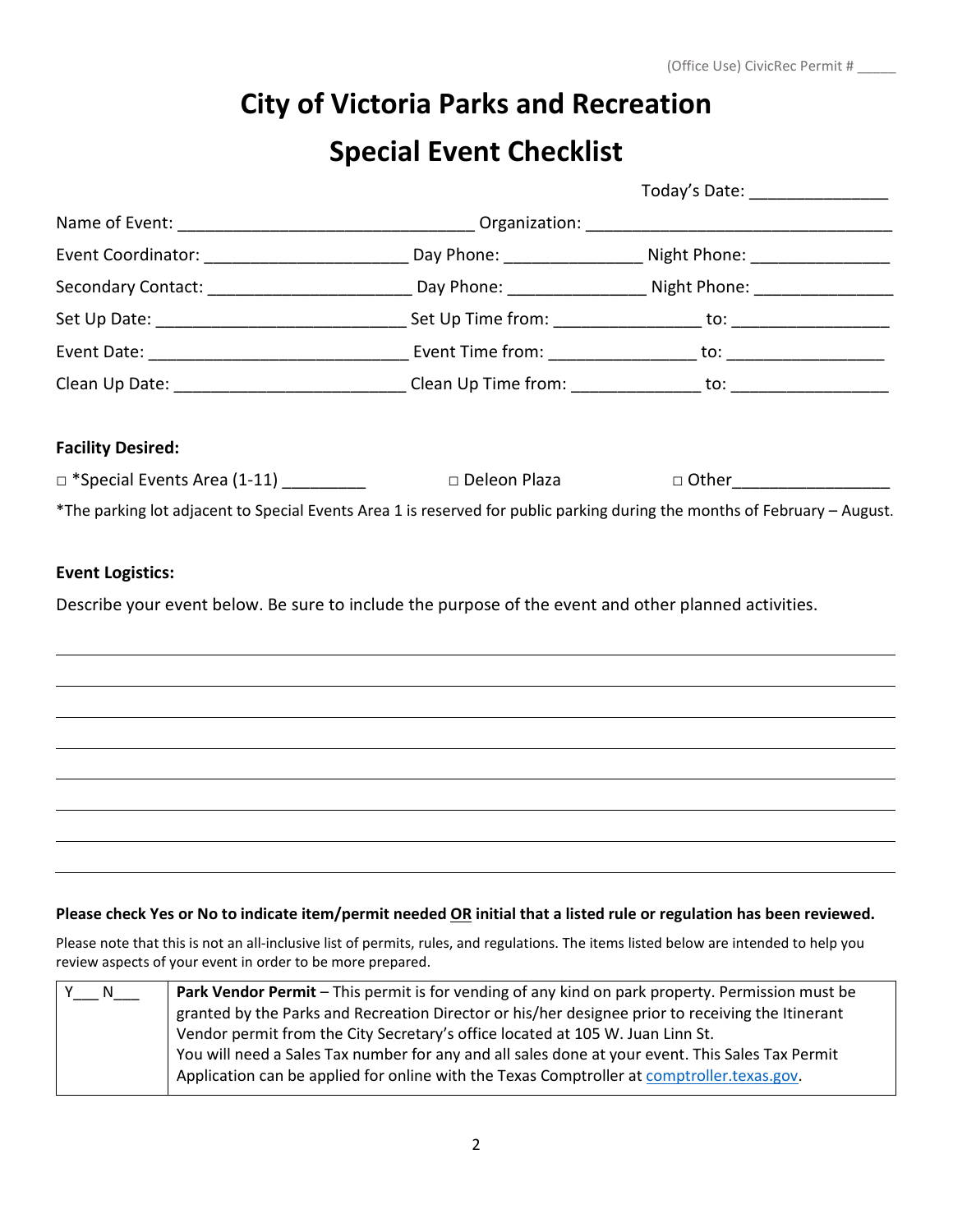| Y .<br>N | Temporary Food Permit - If food will be sold or served at your event contact Victoria County Health<br>Department at (361) 578-6281.                                                                                                                                                                                                                                                                                                                                                                                                                      |  |  |  |
|----------|-----------------------------------------------------------------------------------------------------------------------------------------------------------------------------------------------------------------------------------------------------------------------------------------------------------------------------------------------------------------------------------------------------------------------------------------------------------------------------------------------------------------------------------------------------------|--|--|--|
| Initial: | Grease/Grey Water - You will be responsible for proper disposal of all food vendors grease/grey<br>water. In accordance with State law, wastewater of any type may not be discarded into a public place,<br>gutter, street, creek, etc.                                                                                                                                                                                                                                                                                                                   |  |  |  |
| Y N      | Dumpsters - Contact Waste Management directly at (800) 772-8653 or (361) 578-3666. Dumpsters<br>may be required if the event will produce more trash than the provided trash cans can hold. Any trash<br>that does not fit in the provided cans will need to be disposed of properly by the event organizer.<br>Dumpsters must be rented from Waste Management unless donated.                                                                                                                                                                            |  |  |  |
| Initial: | Restrooms - Be prepared to rent port-o-lets if needed. Not all facilities have public restrooms.                                                                                                                                                                                                                                                                                                                                                                                                                                                          |  |  |  |
| Y N      | Port-O-Lets (POLs) - Contact Waste Management directly. Sherrie Dixon (281) 991-2703.                                                                                                                                                                                                                                                                                                                                                                                                                                                                     |  |  |  |
| Y N      | After Hours Permit - An After Hours permit will be required if your event set up or tear down will<br>take place outside of park hours. All Parks open at 6am and close at 11pm.                                                                                                                                                                                                                                                                                                                                                                          |  |  |  |
| Initial: | Parking - No Parking on any grass areas.                                                                                                                                                                                                                                                                                                                                                                                                                                                                                                                  |  |  |  |
| Y N      | Amplified Sound - Sec. 10-22. - Sound produced by amplifying devices or musical or entertainment groups.                                                                                                                                                                                                                                                                                                                                                                                                                                                  |  |  |  |
|          | It shall be unlawful for any person to conduct, permit or allow an electronic sound amplifying device or a musical<br>Α.<br>or entertainment group to produce a sound that is discernible beyond the property lines of the property on<br>which the sound is being produced that, when measured with a sound level meter using the standardized<br>frequency weighing as specified by the American National Standard Specifications for Sound Meters, exceeds<br>the applicable dB(A) level listed below for the property on which the sound is received: |  |  |  |
|          | Residential property:<br>1.                                                                                                                                                                                                                                                                                                                                                                                                                                                                                                                               |  |  |  |
|          | Sixty (60) dB(A) after 7:00 a.m. and before 10:00 p.m. on a Sunday, Monday, Tuesday, Wednesday,<br>a)<br>or Thursday, or after 7:00 a.m. on a Friday or Saturday and before 12:00 a.m. on the following<br>morning.                                                                                                                                                                                                                                                                                                                                       |  |  |  |
|          | Fifty (50) dB(A) after 10:00 p.m. on a Sunday, Monday, Tuesday, Wednesday, or Thursday, and<br>b)<br>before 7:00 a.m. on the following morning or after 12:00 a.m. and before 7:00 a.m. on a Saturday<br>or Sunday.                                                                                                                                                                                                                                                                                                                                       |  |  |  |
|          | Non-residential property: Sixty (60) dB(A) after 10:00 p.m. on a Sunday, Monday, Tuesday, Wednesday,<br>2.<br>or Thursday and before 7:00 a.m. on the following morning, or after 12:00 a.m. and before 7:00 a.m. on<br>a Saturday or Sunday.                                                                                                                                                                                                                                                                                                             |  |  |  |
| N        | <b>Street Closure - Locations:</b>                                                                                                                                                                                                                                                                                                                                                                                                                                                                                                                        |  |  |  |
|          | Paperwork must be submitted to Parks and Recreation at the event consultation. The Director of<br>Parks and Recreation or his/her designee and the Chief of Police will approve or deny the request. We<br>will contact you with notification of approval or denial of street closures.                                                                                                                                                                                                                                                                   |  |  |  |
|          | Paperwork turned in:<br>$Y \qquad N$                                                                                                                                                                                                                                                                                                                                                                                                                                                                                                                      |  |  |  |
|          | Director of Parks and Recreation Approval: Y N                                                                                                                                                                                                                                                                                                                                                                                                                                                                                                            |  |  |  |
|          | Victoria Chief of Police Approval:<br>$Y \t N$                                                                                                                                                                                                                                                                                                                                                                                                                                                                                                            |  |  |  |
| Initial: | Gates/Barricades - Barricades will be needed if you are having street closures and/or a parade. Any<br>gates that will need to be unlocked will be scheduled during the event consultation. Parks and<br>Recreation barricades are rentable for parades only. It is the event coordinator's responsibility to<br>make arrangements for placing and removing barricades.                                                                                                                                                                                   |  |  |  |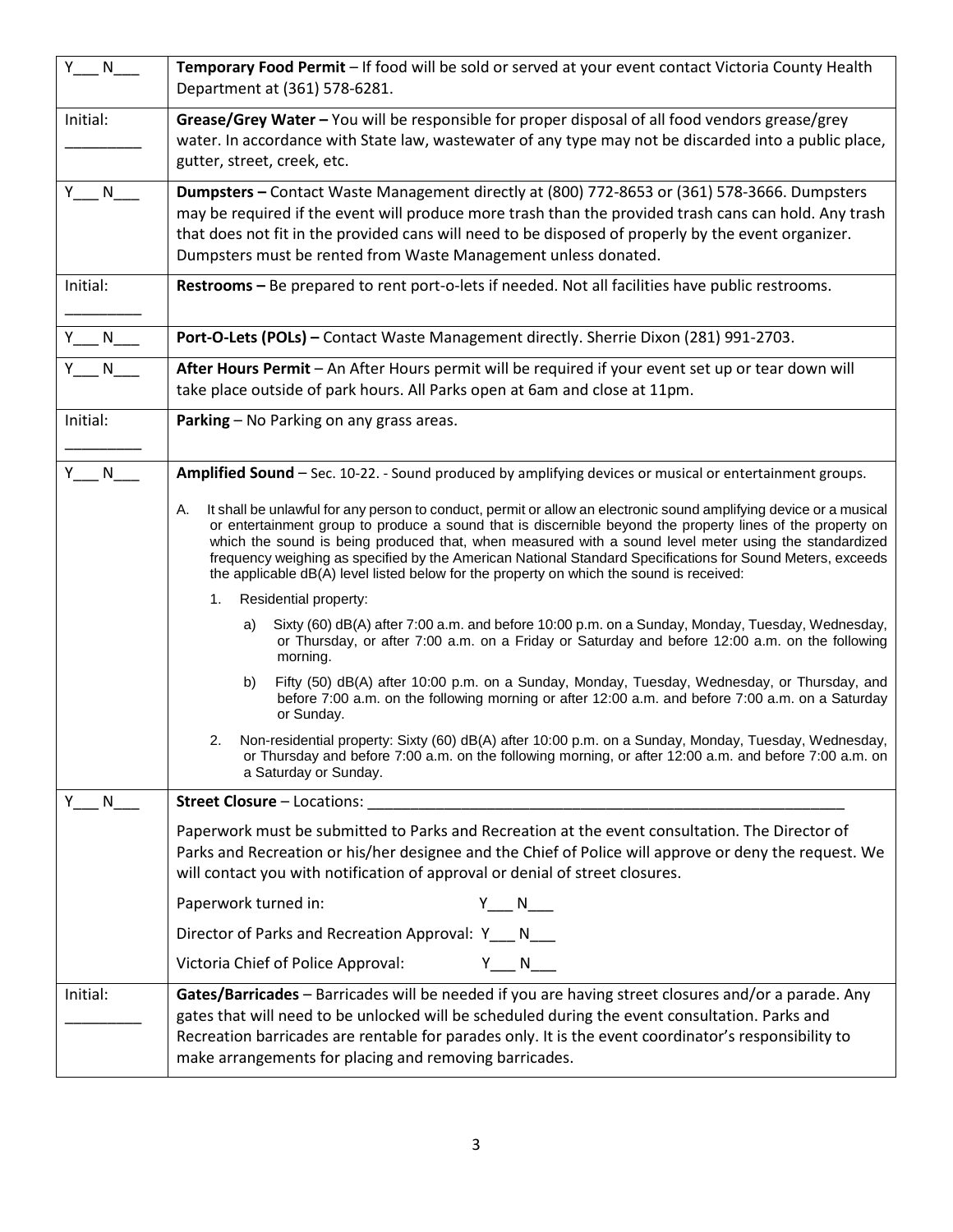|          | <b>Barricade Rental Providers:</b>                                                                                                                                                                                                                |                                 |  |  |
|----------|---------------------------------------------------------------------------------------------------------------------------------------------------------------------------------------------------------------------------------------------------|---------------------------------|--|--|
|          | <b>Kings Party Rentals</b>                                                                                                                                                                                                                        | A Plus Party Rentals            |  |  |
|          | 106 Cozzi Circle                                                                                                                                                                                                                                  | 503 Glascow St.                 |  |  |
|          | Victoria, TX 77901                                                                                                                                                                                                                                | Victoria, TX 77904              |  |  |
|          | (361) 573-7230                                                                                                                                                                                                                                    | (361) 237-0897                  |  |  |
| Y N      | Alcohol - Contact the TABC for appropriate permits at (361) 851-2531 (Corpus Christi). Contact the<br>Victoria Parks and Recreation Department for an approval letter to sell alcohol on City Property.                                           |                                 |  |  |
| Initial: | Police/Security - If you will have alcohol available, security will be required by the Victoria Police<br>Department. You can contact them at (361) 485-3715.                                                                                     |                                 |  |  |
| Initial: | Tents/Inflatables - Tents are permitted but must be secured with water barrels, weights, or<br>sandbags. Stakes, water inflatables, and water rides are prohibited in any city park.                                                              |                                 |  |  |
| Initial: | Fire Department - Any event with an open flame or carnival will need a signature from the Fire<br>Marshall (361) 485-3460.                                                                                                                        |                                 |  |  |
| Y N      | Heavy Equipment - Please list what types of heavy equipment will be used for your event.                                                                                                                                                          |                                 |  |  |
| Initial: | Generators - Some parks have limited electricity (ex: Grover's Bend). Please be prepared to bring<br>generators if needed.                                                                                                                        |                                 |  |  |
| Initial: | Electrical - Special electrical arrangements need to be made in advance. Any plugs used must be<br>three pronged and grounded to plug into gang boxes or City electric panels. Extension cords must be<br>free from damage.                       |                                 |  |  |
| $Y \t N$ | Carnival Permit - Contact Building Inspections at (361) 485-3333.                                                                                                                                                                                 |                                 |  |  |
| Initial: | Event Clean-Up - You will be responsible for 100% of your event clean up. This includes removal of<br>event waste and replacement of trash bags at the end of the event. Prior to your event please make<br>arrangements to have a clean-up crew. |                                 |  |  |
| Initial: | Event Layout Map - Provide a map including restroom placement, parking, vendor exhibitor booths,<br>stages, tents, trash cans, street closures, transition areas and other programming/activities.                                                |                                 |  |  |
| Initial: | Businesses of possible conflict - It is the event coordinator's responsibility to notify neighboring<br>businesses of your event. Possible contacts are listed below.                                                                             |                                 |  |  |
|          | <b>Riverside Park</b>                                                                                                                                                                                                                             |                                 |  |  |
|          | Golf Course - (361) 573-4521                                                                                                                                                                                                                      | Pump House - (361) 572-9800     |  |  |
|          | Texas Zoo - (361) 573-7681                                                                                                                                                                                                                        | Gerry's Kayaks - (361) 935-3779 |  |  |
|          | Lion's Club $-$ (361) 550-3422                                                                                                                                                                                                                    |                                 |  |  |
|          | Deleon Plaza                                                                                                                                                                                                                                      |                                 |  |  |
|          | Victoria Main Street Program - (361) 578-0060<br>Leo J Welder Center - (361) 485-8540<br>Victoria County Offices - (361) 578-0752<br>Prosperity Bank - (361) 573-6321<br>O'Connor Plaza Property Manager - (361) 570-2028                         |                                 |  |  |
|          |                                                                                                                                                                                                                                                   |                                 |  |  |
|          |                                                                                                                                                                                                                                                   |                                 |  |  |
|          |                                                                                                                                                                                                                                                   |                                 |  |  |
|          |                                                                                                                                                                                                                                                   |                                 |  |  |